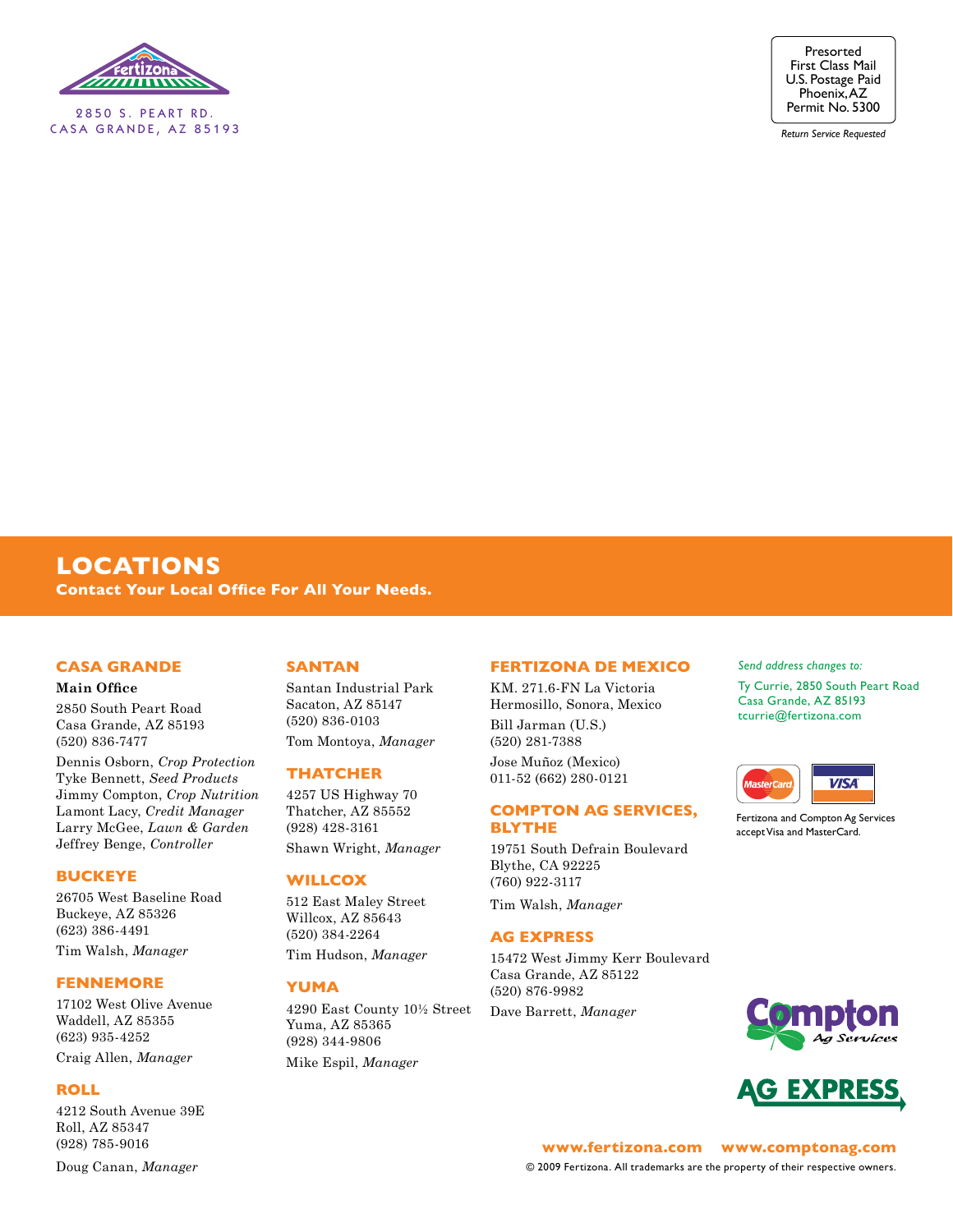

 **Tech Help** Introduction to Resistance Management Programs 3

GROWING<br>SMARTER News & Information To Help You Grow

**Operations Overview** Fort McDowell Tribal Farm Flourishes Amid Urban Area

**December 2009 Issue No. 23** 

5

**Meet Your Rep**<br>
Mike Espil Keeps Things<br>
Up and Running

Proud members of: **(AP)** 



# In-Plant Control of Corn Earworm Now Available

**Arizona Grain and Silage Corn Growers See Benefits of New Bt Traits**

**Grain and silage corn growers have a new tool for in-plant control of corn earworm. DEKALB® corn seed with Monsanto's Genuity VT Triple PRO™ provides a strong defense against above-ground pests that feed on the ears and can significantly reduce yield potential and damage grain quality.**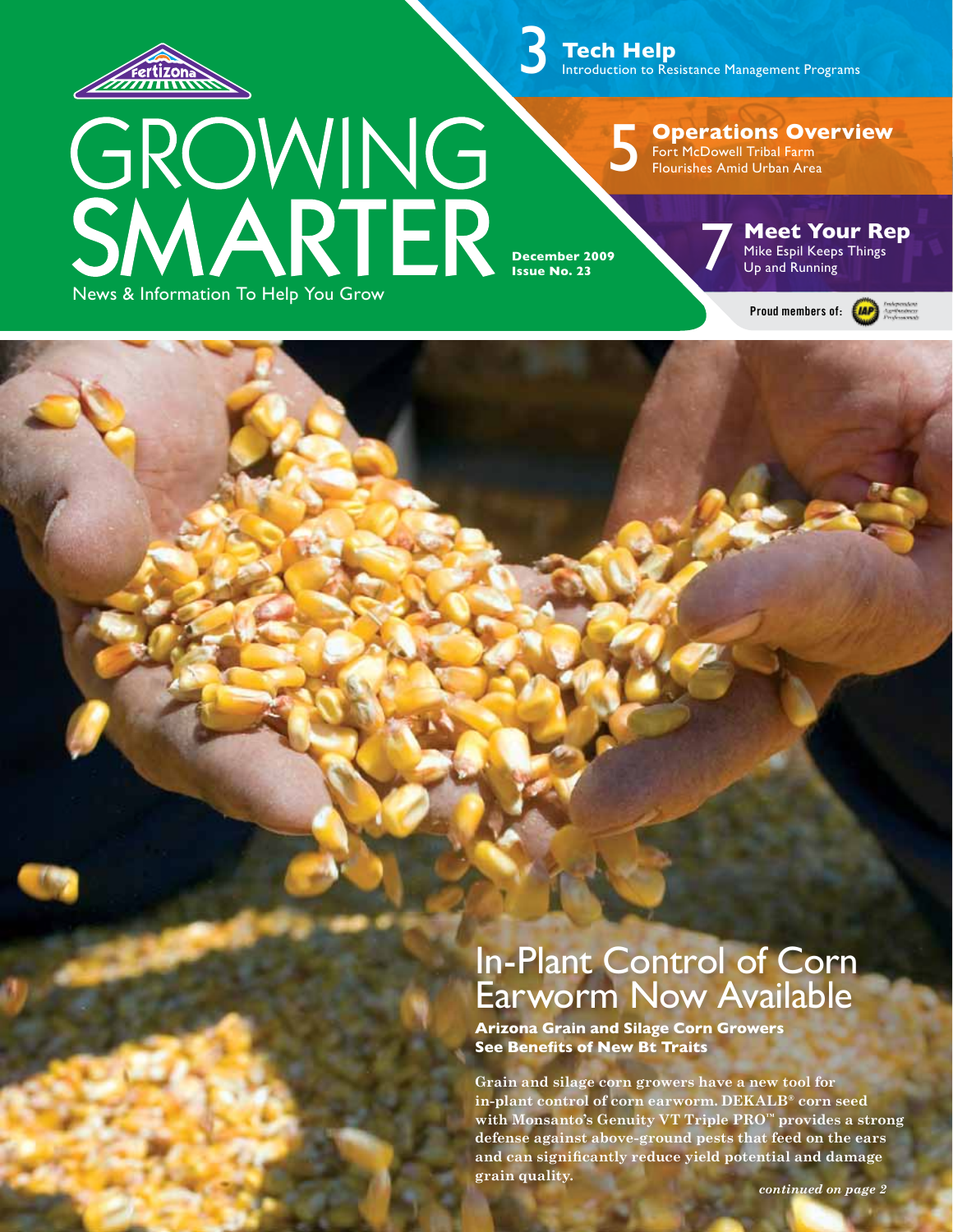

Forget About the Market of the Past **Move Forward and Adjust**  Grain and livestock markets have been volatile over the past two years and it has been challenging to make a profit in the two industries. We haven't had to make market decisions such as those we currently face. Today demands that we remain flexible and continually evaluate and adjust to the ever-changing economic environment.

It's time to put the past behind us. We aren't going to see \$250 hay or high commodity and fertilizer prices again for a while—the last time this occurred was in 1973 and it was 35 years before it returned. Assuming that this could or should happen again will limit your ability to make logical marketing

decisions in 2010. We need to forget about the bull market of the past and move forward in a positive direction.

As Winston Churchill said, "The pessimist sees difficulty in every opportunity. The optimist sees opportunity in every difficulty." As we look toward 2010, Fertizona and Compton Ag Services remain your trusted partner. We want you to be successful and we're here to help you every step of the way.

– Jim Compton President, Fertizona and Compton Ag Services

#### *cover story continued*

"Grain growers in particular will see significant benefits in terms of saving tip kernels and increasing quality," says Paul Sawyer, Territory Sales Manager, Monsanto.

#### **Play it Safe**

Reducing kernel damage from corn earworm feeding can decrease the incidence of aflatoxin in corn, which has a significant impact on food and feed safety and seriously affects the marketability of the grain. Genuity VT Triple PRO has shown an 87-percent reduction in damaged kernels over Roundup Ready® Corn 2 (non-Bt) and a 72-percent reduction compared to first generation traits.

"It offers more effective protection than the first generation of Bt corn technology products for corn earworm," adds Paul. "And, in the grain corn area of Southeast Arizona, new hybrids containing Genuity VT Triple PRO have performed well."

Genuity VT Triple PRO contains multiple insect protection proteins in the same plant. Each protein independently provides high levels of activity against target insects for both above- and below-ground insect protection. Genuity VT Triple PRO includes Roundup Ready 2 technology and protects against corn borer, rootworm, armyworm, and now corn earworm.

### **Increase Yield, Silage Quality**

For central Arizona's silage corn growers, Genuity VT Triple PRO can also help increase yield potential and improve silage quality. Crop trials in Arizona City reported the highest yield from the DEKALB corn seed with Genuity VT Triple PRO. Silage corn seed with only the Roundup Ready® gene also performed well and has a long track record of performance in Arizona silage production.

Fertizona offers elite hybrids from DEKALB that contain Monsanto's Genuity VT Triple PRO technology. Fertizona also carries corn seed varieties with similar technologies from Grand Valley Hybrids, NK® and Eureka.

*For assistance selecting the best variety for your operation, talk to your Fertizona or Compton Ag Services representative.*

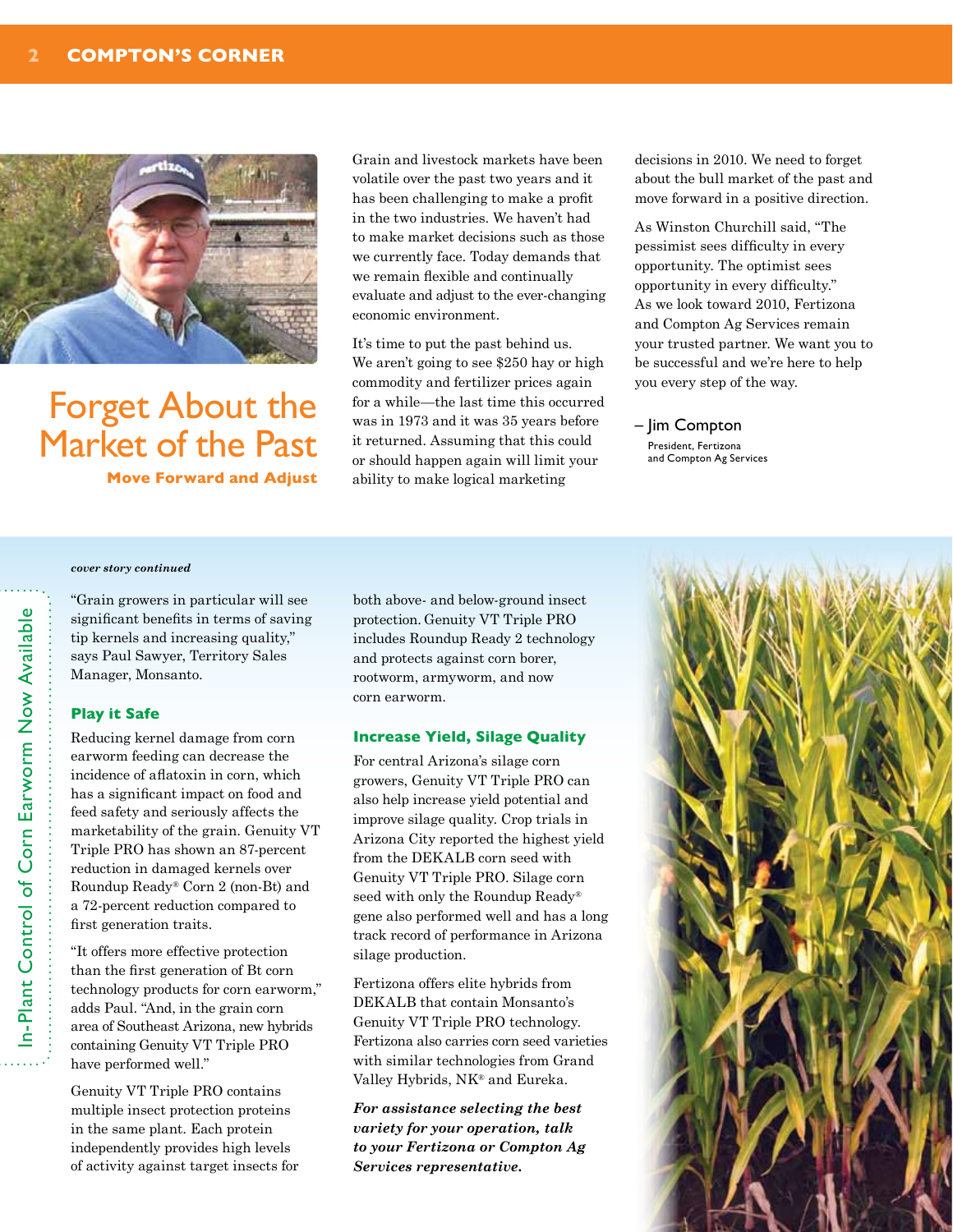# **Resistance** Management Programs

**Strategies Can Help Delay or Prevent Resistance**

Insecticide resistance management (IRM) programs are an important element in maintaining the efficacy of insecticides. Over time, frequent use of chemical pesticides can lead to the development of resistance. However, implementing an IRM program can help growers delay, or even prevent, the evolution of resistance to insecticides.

## **There are many strategies growers can use to manage the development of resistance:**



## **Management By SATURATION**

This strategy, designed to leave no survivors, involves frequent and excessive use of pesticides. It overwhelms a population's resistance and prevents reproduction by survivors. It is most effective when the resistant gene is dominant and the target population is small or isolated. However, if management by saturation can't be fully carried out, it can turn disastrous.

## **Management By MODERATION**

Management by moderation uses minimum control to reduce a population. It tries to ensure that susceptible genes aren't eliminated. When using this strategy, growers use low rates, short-residual compounds, infrequent applications and incomplete coverage to ensure that some susceptible individuals survive and reproduce. It works best when the susceptible trait is dominant over the resistant trait.

## **Management By MULTIPLE ATTACKS**

This is the most widely used resistance strategy. It involves using several control tactics, each designed to work differently. A pest population is exposed to selective pressures that change from generation to generation by rotating insecticides with different modes of action or by alternating chemical with non-chemical control tactics.

"The objective of successful IRM is to prevent or delay the evolution of resistance to insecticides or to help regain susceptibility in insect populations where resistance has begun," said Dennis Osborn, Crop Protection Sales Manager, Fertizona. "It's important that growers use an effective IRM program to maintain the effectiveness of insecticides."

*To learn more, please talk to your Fertizona or Compton Ag Services representative.* 



Implementing an IRM program can help growers delay, or even prevent, the evolution of resistance to insecticides.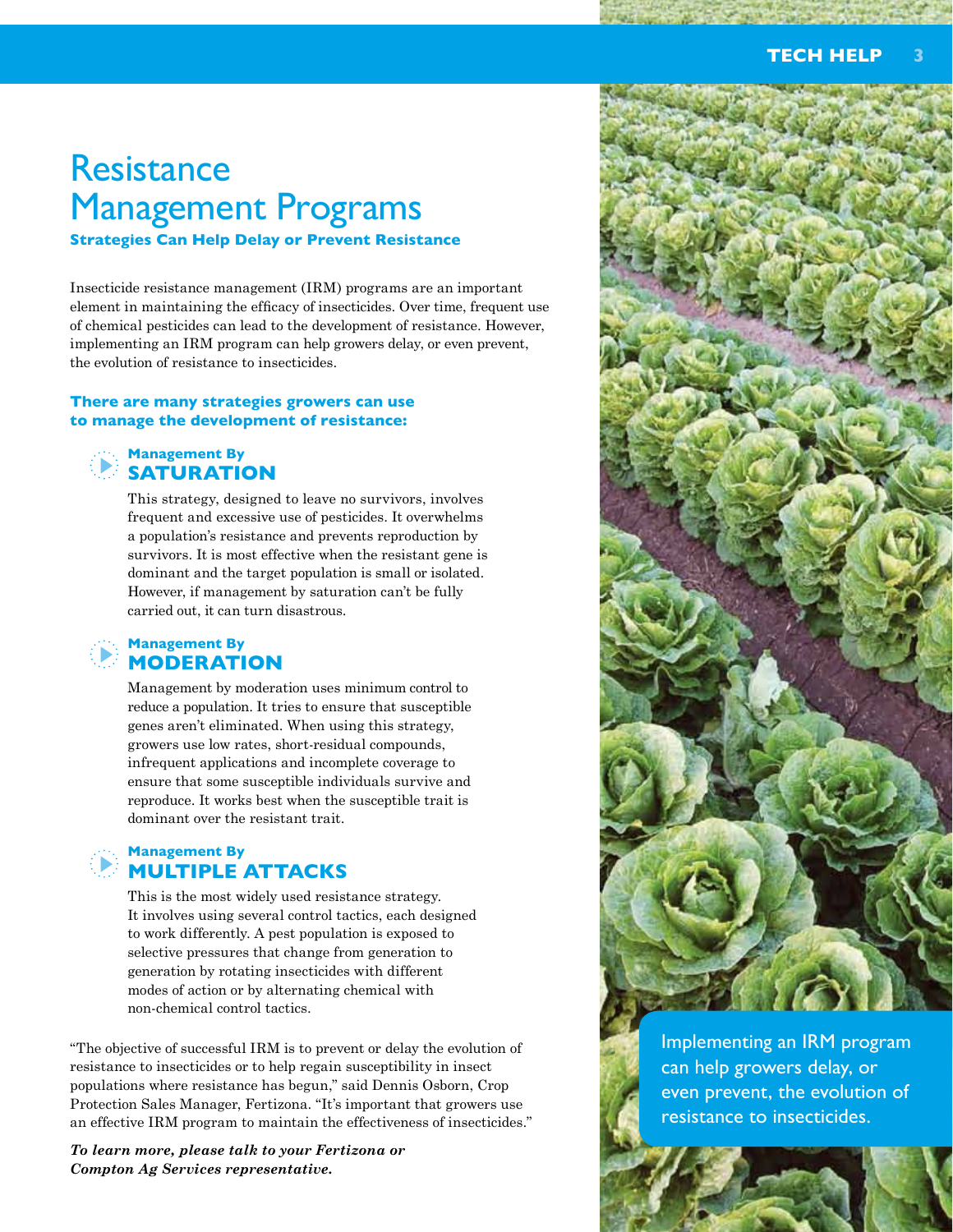# Fertilac 11 Alfalfa Makes Way to Southwest

Growers in the Southwest can now increase production with a newly available Fertilac 11 alfalfa variety. This alfalfa seed has earned a fall dormancy score of 11 and allows growers to continue harvesting excellent yields all year long.

This very non-dormant variety offers superior winter production for grazing or hay.

"Because the Fertilac 11 alfalfa grows in the winter, the February and March cuttings are typically heavier," says Tyke Bennett, Seed Products Manager, Fertizona. "And that's when market prices are generally at their highest, so growers can increase profits."

## **Pest Resistance**

Fertilac 11 alfalfa variety also has a good disease and insect resistance package. It is highly resistant to Fusarium wilt, Phytophthora root rot, pea aphid and stem nematode.

"Pests can cause reduced yield, persistence and cause quality to suffer," adds Tyke. "Selecting an alfalfa seed that offers higher resistance to pests helps growers launch a pre-emptive strike against these damaging pests and disease."

## **Climate Considerations**

Fertilac 11 is a hot-climate alfalfa. It has been tested in California and is intended for use in the Southwest region. Fertilac 11 alfalfa adapts very well to the low, desert areas of Arizona. It has very fast re-growth after cutting, which contributes to higher yields.

"This variety has similar benefits to Fertilac 10, Fertizona's proprietary 10-dormancy alfalfa seed," says Tyke. "But, it takes it one step further with the dormancy 11 score."

*For more information on Fertilac 11 and other seed varieties available from Fertizona and Compton Ag Services, please contact your representative.*



**Fertilac** 11 **Alfalfa offers superior winter production for grazing or hay and has earned a fall dormancy score of** 11**.**



## Roundup Ready® Alfalfa Update

At Fertizona, we are often asked about the status of Roundup Ready Alfalfa. And, like many of our customers, we are disappointed that the trait is currently not available.

52

Fertizona's customers frequently mention the benefits Roundup Ready Alfalfa brings or could bring to their operations.

Currently, a draft Environmental Impact Statement (EIS) is in the process of being finalized by the USDA for publication.

Once this happens, our customers and other interested parties will have the opportunity to participate in an open comment period. Fertizona encourages all our customers that are interested in Roundup Ready Alfalfa to do so.

**EXECUTED Ready**<br>
The benefits Roundup Ready Alfalfa brings<br>
or could bring to their operations.<br>
The benefits Roundup Ready Alfalfa brings<br>
or could bring to their operations.<br>
The process of the status of Roundup Ready A Fertizona will continue to keep our customers posted on the status of Roundup Ready Alfalfa. You also can sign-up at www.roundupreadyalfalfa.com to receive direct communication on the status of Roundup Ready Alfalfa.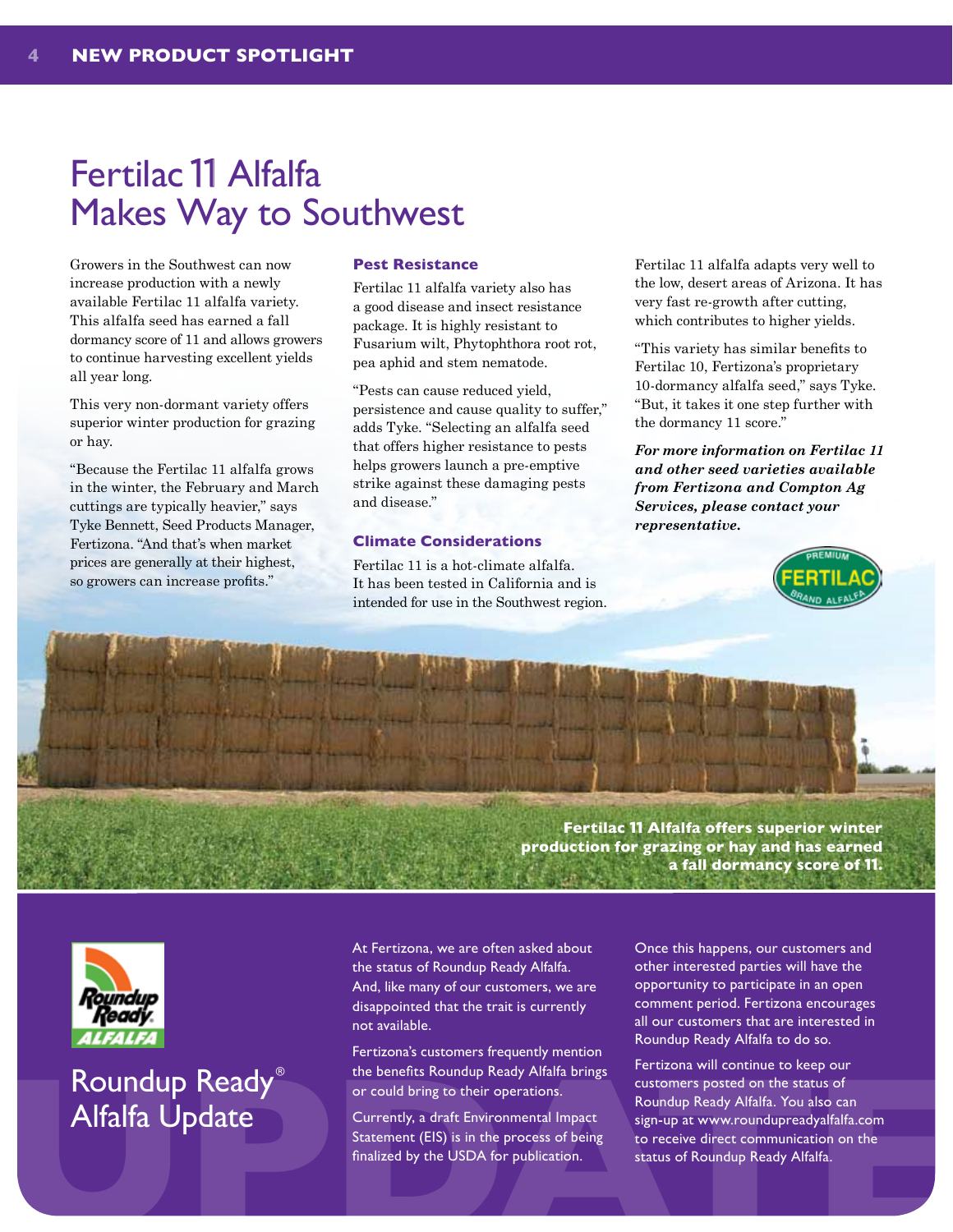# Fort McDowell Tribal Farm Flourishes Amid Urban Area

**Community Farm Grows Pecans, Citrus and Alfalfa**

Running a community-owned farm is very different from the family-owned farm where Harold Payne grew up. Harold is General Manager of Fort McDowell Tribal Farm, which is owned by the Fort McDowell Yavapai Nation. The farm straddles the Verde River to the northeast of Scottsdale, Ariz., and produces 2,000 acres of citrus, alfalfa and pecans each year.

Harold joined Fort McDowell Tribal Farm when it added citrus and pecan orchards. He has been the general manager at the farm for 13 years and has seen the farm grow into the tribe's fourth largest source of revenue.

"Because we're a farm that's owned by a larger entity, we don't have some of the struggles that owner-operated farms face with personal finances," says Harold.

## **Farming Along the Verde River**

Fort McDowell Tribal Farm's location along a seven-mile stretch of the Verde River presents many benefits.

"We have one of the most aesthetically pleasing farms because we're right on the river," adds Harold. "We're surrounded by really lush desert and overlook the Four Peaks. Compared to most flat and dusty Arizona farms, it's a nice location to work."

The location also provides access to plentiful water supplies. A 1990s water-rights settlement has allowed the Fort McDowell Tribal Farm to flourish.



"Before the water-rights, the farm was much smaller and hindered by lack of water," says Harold. "Now, we don't have to worry about being short of water; we have a stable supply."

## **Challenges Remain**

Fort McDowell Tribal Farm's location presents some unique agronomic challenges as well.

"We border an urban area, so we have to be cautious about using chemicals," says Harold. "We are also adjacent to an area inhabited by American bald eagles, so we can't use aerial spraying of any kind. And, we have rocky and gravelly soils in places, so we can't just throw on a bunch of nitrogen."

Fort McDowell Tribal Farm has been working with Fertizona for more than 20 years. Fertizona supplies the farm with crop protection products, fertilizer and micronutrients for its citrus and pecan crops.

"The staff at Fertizona has deep knowledge of the products and labeling, which helps us avoid liability issues from mismanagement of chemicals. Plus, we've had a very high level of service from Fertizona. Our rep, Don Platt, comes up twice a week during the season and has been great at helping us control pests, particularly aphids in pecan crops," concludes Harold. "We know we can always count on Fertizona."

The location also provides access to<br>
plentiful water supplies. A 1990s<br>
water-rights settlement has allowed<br>
the Fort McDowell Tribal Farm<br>
to flourish.<br>
<br>
Let a farm that's owned by a larger<br>
entity, we don't have some o entity, we don't have some of the struggles that owner-operated farms face with personal finances."

– Harold Payne, General Manager, Fort McDowell Tribal Farm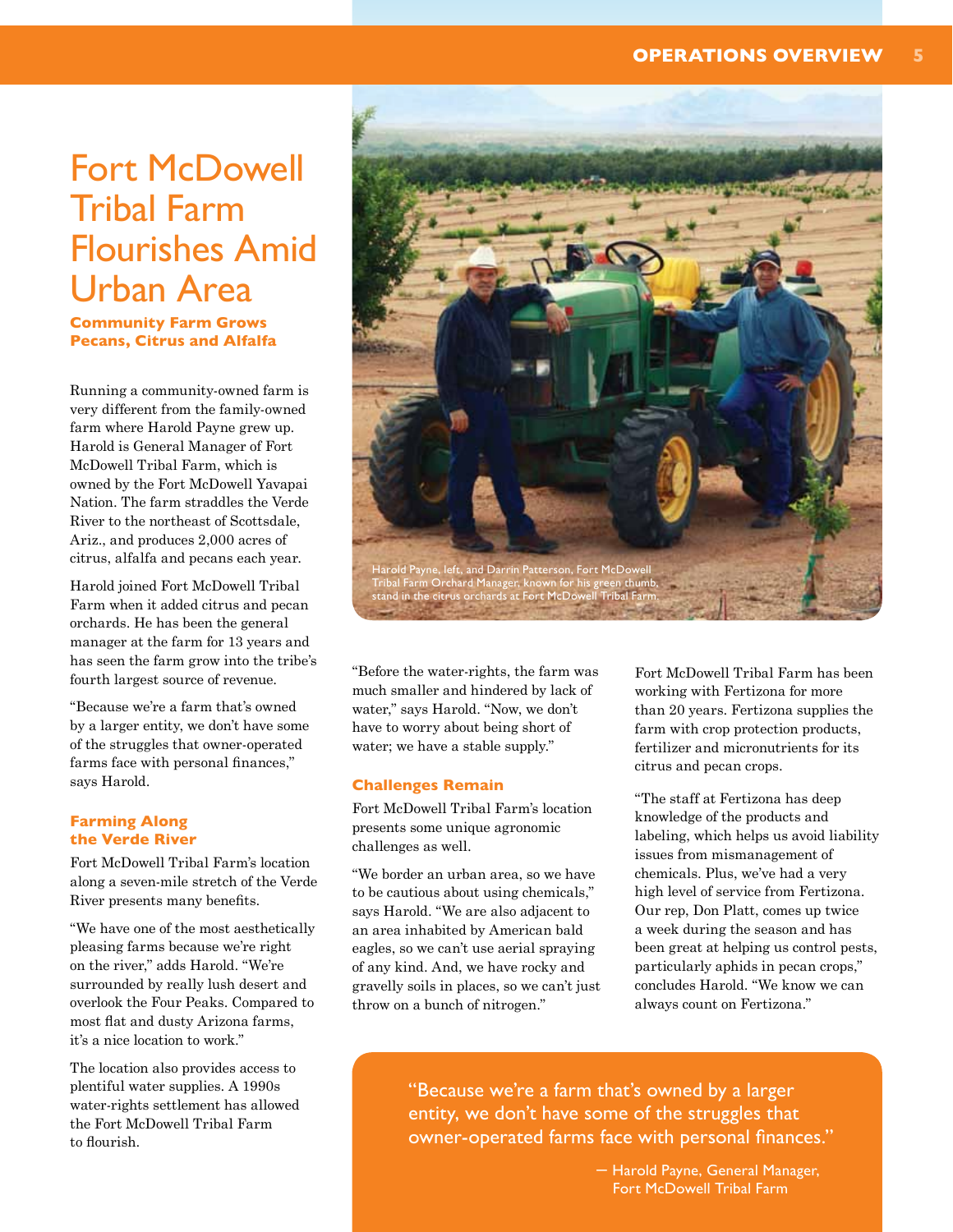

# Weed-Free Hay Means Higher Prices at Market

**Alfalfa Growers Achieve Long-Lasting Weed Control with Chateau® Herbicide**

Alfalfa growers working to raise quality hay or seed crops are turning to pre-emergence herbicides, like Chateau® Herbicide, to not only control some of the toughest weeds, but to boost their bottom line.

"Sound weed management is critical to the quality and grade of the alfalfa crop and will ultimately lead to higher profits," says Dennis Osborn, Crop Protection Sales Manager, Fertizona. "The return on investment of a preemergence herbicide application is well worth the input costs."

## **Chateau Herbicide Maximizes Benefits**

A long-lasting pre-emergence residual herbicide, Chateau Herbicide controls a broad spectrum of broadleaf weeds and grasses. It controls more than 30 weeds in alfalfa including common groundsel, cheeseweed/malva, shepherd's purse and pigweed, among others.

"Chateau controls more weeds than any other herbicide," says Art Anderson, Sales Representative, Valent®. "And, it's a new mode of action for alfalfa so it fights resistance to weeds."

Chateau Herbicide can be used year round with no temperature restrictions. It is available in two formulations: SW and WDG. Chateau SW is registered for use in Arizona.

In addition, Chateau Herbicide stays where it is put—it won't leach or volatilize, and it allows rotational flexibility. Chateau Herbicide has the shortest rotation interval of any current alfalfa herbicide. It has a short four-month plant-back, which gives growers excellent weed control and crop rotation flexibility.

## **Chemigation Provides Immediate Activation**

Chateau Herbicide can be applied by ground or air and was recently registered for chemigation application in alfalfa in most states.

"Because Chateau needs ¼ inch of rainfall or irrigation for activation, chemigation gives you instant activation and improves overall weed control," adds Art.

The rate for Chateau Herbicide in alfalfa is 4 ounces per acre with a maximum 8 ounces per acre per year.

## Chateau Herbicide can be applied by ground or air and can be used year round with no temperature restrictions.

In Arizona, the recommended spray volume is 20 to 40 gallons per acre.

Chateau Herbicide should be applied after cutting established alfalfa and before six inches of growth occurs.

"With pre-emergence herbicides, timing of application is everything," adds Dennis. "For summer annual weeds, the best time to apply is early spring. For winter annual weeds, growers should apply in early fall. It's better to be early."

*For more information, contact your local Fertizona or Compton Ag Services location.*



To feed fall and winter turf for up to six weeks, spread six pounds per 1,000 sq. ft (260 pounds per acre) of 23-3-3 + Minors. This ammonium nitrate SmartBlend™ includes iron, magnesium and sulfur, and offers a complete nutritional blend.